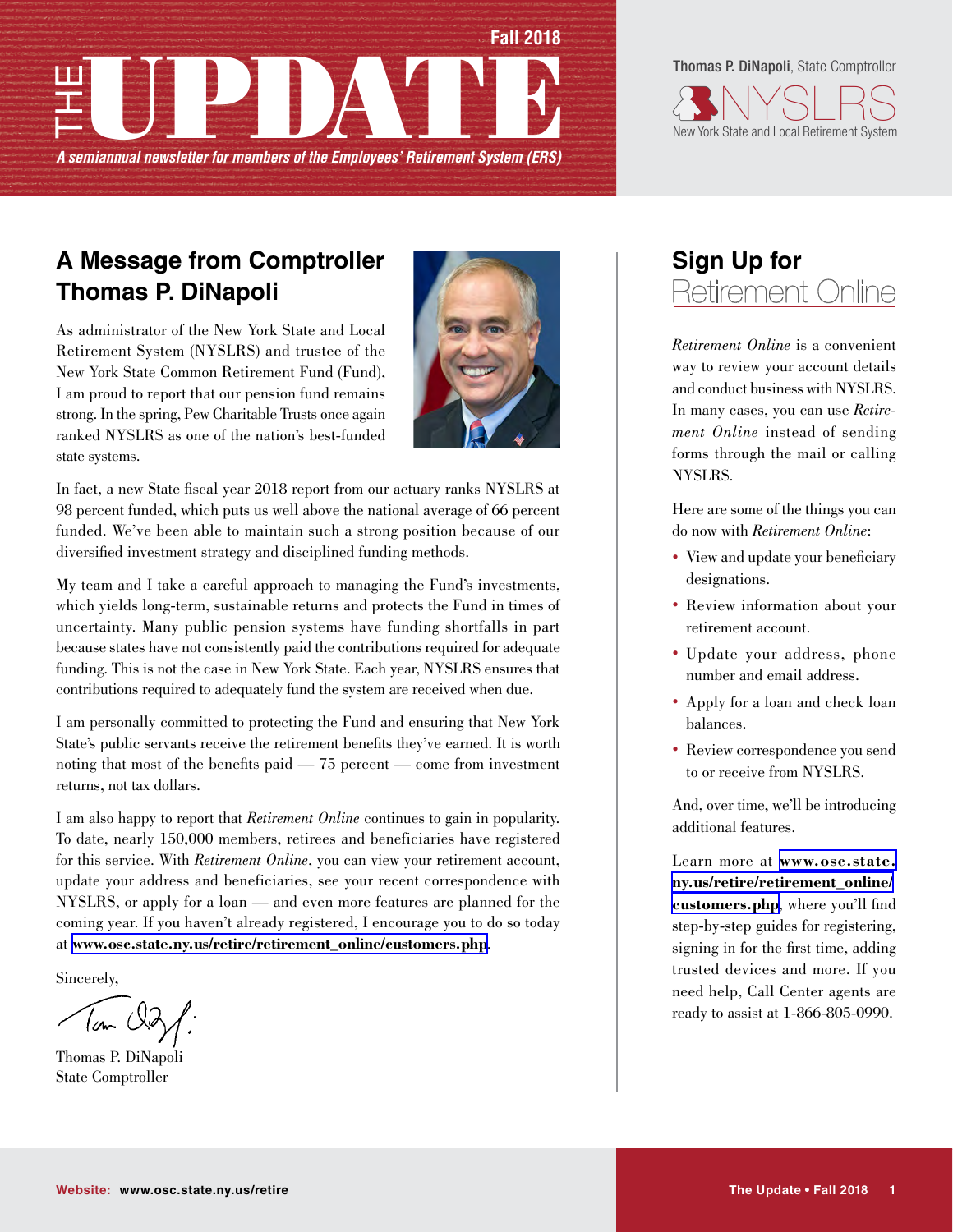# **Retirement on the Horizon?**

## *Here Are a Few Things to Consider*

Before you apply for your NYSLRS pension, there are a few questions you should ask yourself. Whether your retirement is just around the corner or a few years off, knowing the answer to these questions could help you avoid costly mistakes.

## **Do I have previous service credit I can purchase?**

You may be able to buy credit for previous public employment or military service, which in most cases would increase your pension. But you can't purchase service credit after you retire. In fact, the earlier you apply for past service credit, the less it will cost. To apply for credit for past service, submit a Request to Purchase Service form, which you can find on our website at **[www.osc.state.ny.us/retire/](http://www.osc.state.ny.us/retire/forms/rs5042.pdf) [forms/rs5042.pdf](http://www.osc.state.ny.us/retire/forms/rs5042.pdf)**.

#### **Do I have an unpaid balance on a NYSLRS loan?**

If you retire with an outstanding NYSLRS loan balance, your pension will be reduced. You can check your balance with *Retirement Online* or by calling our toll-free number (1-866-805-0990).

#### **Do I have a domestic relations order?**

If you have a domestic relations order (DRO) providing part of your pension to an ex-spouse, you must notify NYSLRS and file the DRO with us. NYSLRS must honor the terms of the DRO.

## **How much will my pension be?**

If you will be eligible to retire within five years, you can request a benefit projection. A benefit projection will show what you can expect as a monthly benefit after you retire. To receive a projection, submit a Request for Estimate form or talk with an information representative by calling the number above.

### **Am I ready to retire?**

Only you can answer that, but there are good resources out there to help you, including our publication "How Do I Prepare to Retire?" The booklet covers topics such as planning a post-retirement budget and reviewing health care coverage, and contains step-by-step information about the retirement process.

### **What will I do after I retire?**

That's up to you. Studies show that people who stay active and engaged during retirement find greater satisfaction and live longer. Perhaps you want to travel, spend more time on a hobby or take on a part-time job. But a fulfilling retirement won't happen on its own. Plan how you'll spend your days to take full advantage of your retirement years.

# *For More Information*

**Request for Estimate Form: [www.osc.](http://www.osc.state.ny.us/retire/forms/rs6030.pdf) [state.ny.us/retire/forms/rs6030.pdf](http://www.osc.state.ny.us/retire/forms/rs6030.pdf)**

**Preparing to Retire: [www.osc.state.ny.](http://www.osc.state.ny.us/retire/publications/vo1709.php) [us/retire/publications/vo1709.php](http://www.osc.state.ny.us/retire/publications/vo1709.php)**

**Divorce and Your Benefits: [www.osc.state.ny.](http://www.osc.state.ny.us/retire/members/divorce/index.php) [us/retire/members/divorce/index.php](http://www.osc.state.ny.us/retire/members/divorce/index.php)**

**Service Credit: [www.osc.state.ny.us/retire/](http://www.osc.state.ny.us/retire/members/getting_credit_for_service.php) [members/getting\\_credit\\_for\\_service.php](http://www.osc.state.ny.us/retire/members/getting_credit_for_service.php)**

**Loans: [www.osc.state.ny.us/retire/](http://www.osc.state.ny.us/retire/members/loans.php) [members/loans.php](http://www.osc.state.ny.us/retire/members/loans.php)**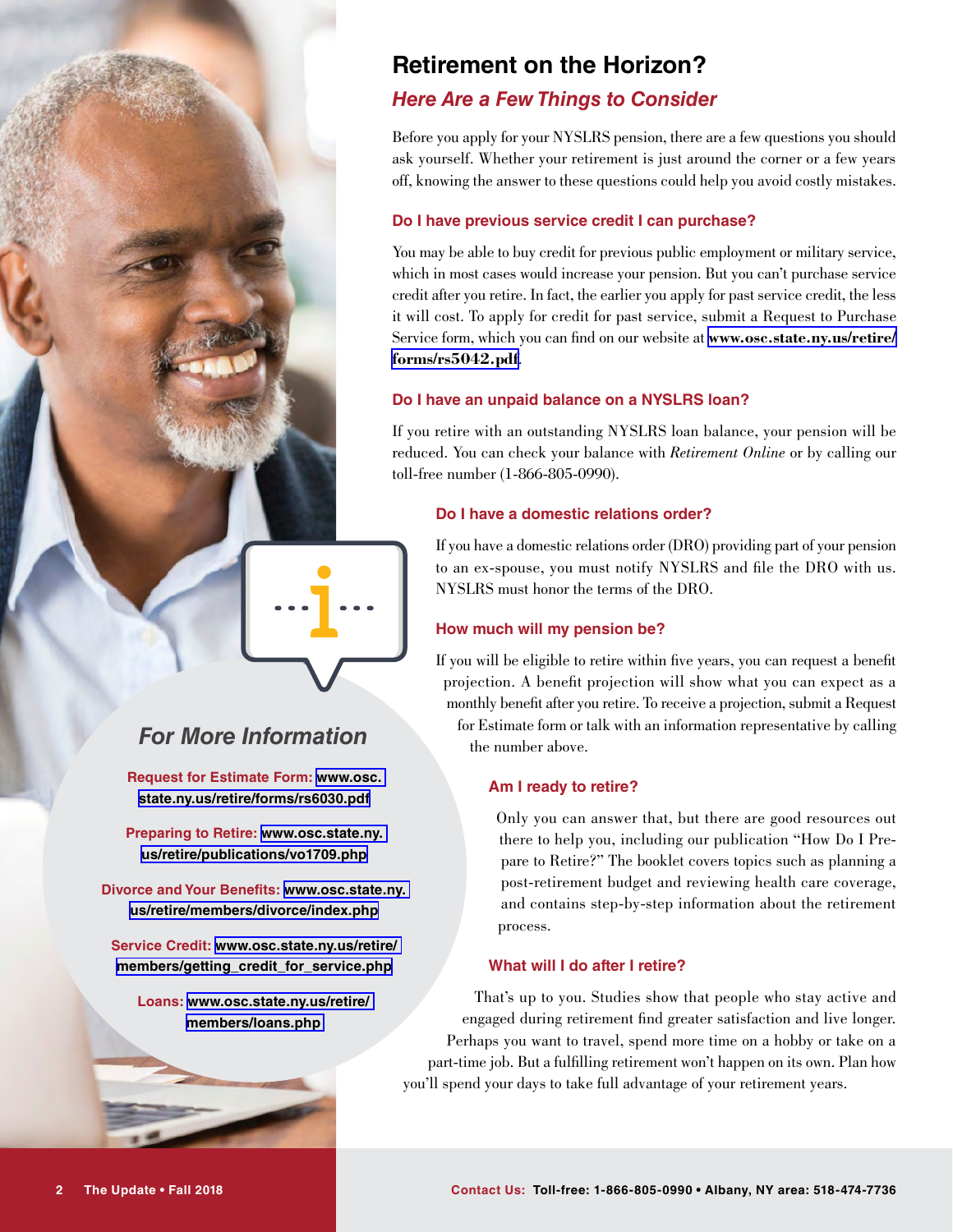# Your Pension Fund Remains Strong

The New York State Common Retirement Fund (the Fund) remains strong, thanks to Comptroller Thomas P. DiNapoli's strategy of investing for the long haul.

The Fund, the third largest public pension fund in the United States, holds and invests assets of the New York State and Local Retirement System (NYSLRS). In April, a report by the Pew Charitable Trusts ranked the Fund as one of the best-funded public pension funds in the nation.

# **\$207.4 \$207.4 BILLION BILLION** audited fund value

**11.35% 11.35%** one-year return on investment

The State Pension Fund continued its strong growth in the fiscal year that ended on March 31, 2018.

## The strength of the Fund is

largely the result of a diversified investment strategy designed to capitalize on long-term market opportunities, while weathering market volatility in the short-term.

"Our foremost goal will always be to find stable, long-term returns that will continue to help provide retirement security for the pension fund's more than 1 million members, retirees and beneficiaries," DiNapoli said.

The strategy has paid off. The Fund earned an 11.35 percent one-year return on investments in the State fiscal year that ended on March 31, 2018. This surpasses the Fund's assumed annual rate of return of 7 percent, the long-term return rate needed to pay for current and future retirement benefits.

The Fund had an audited value of \$207.4 billion as of March 31, 2018.

## **Did You Know? Your age at retirement can affect your benefit.**

Some special plans allow members to retire after a certain number of years, regardless of age, but most plans have an age requirement to retire with full benefits. While most members can choose to retire as early as age 55, they may receive a permanently reduced pension benefit.

For this story and others, check out our blog and follow us on social media.



# **Your Final Average Salary**

As a NYSLRS member, you have a defined-benefit retirement plan that provides a lifetime pension when you retire. When we calculate your pension, we find the time period when your earnings were highest. The average of these earnings is your final average salary (FAS).



Your tier and plan determine how your FAS is calculated:

- **Three-year FAS:** Members in Tiers 1, 2, 3, 4 and 5.
- **Five-year FAS:** Members in Tier 6.

Generally, your FAS will include regular earnings, along with holiday pay, overtime and longevity payments. The specific payments that can be included in your FAS can vary by tier and retirement plan, and may be limited. For example, the amount of overtime that can be included in your FAS is limited for Tier 5 and 6 members. The amount that your pensionable earnings can increase between each year used in your FAS may be limited as well. For more information, read your retirement plan booklet on our Publications page (**[www.osc.state.ny.us/retire/](http://www.osc.state.ny.us/retire/publications/index.php) [publications/index.php](http://www.osc.state.ny.us/retire/publications/index.php)**).